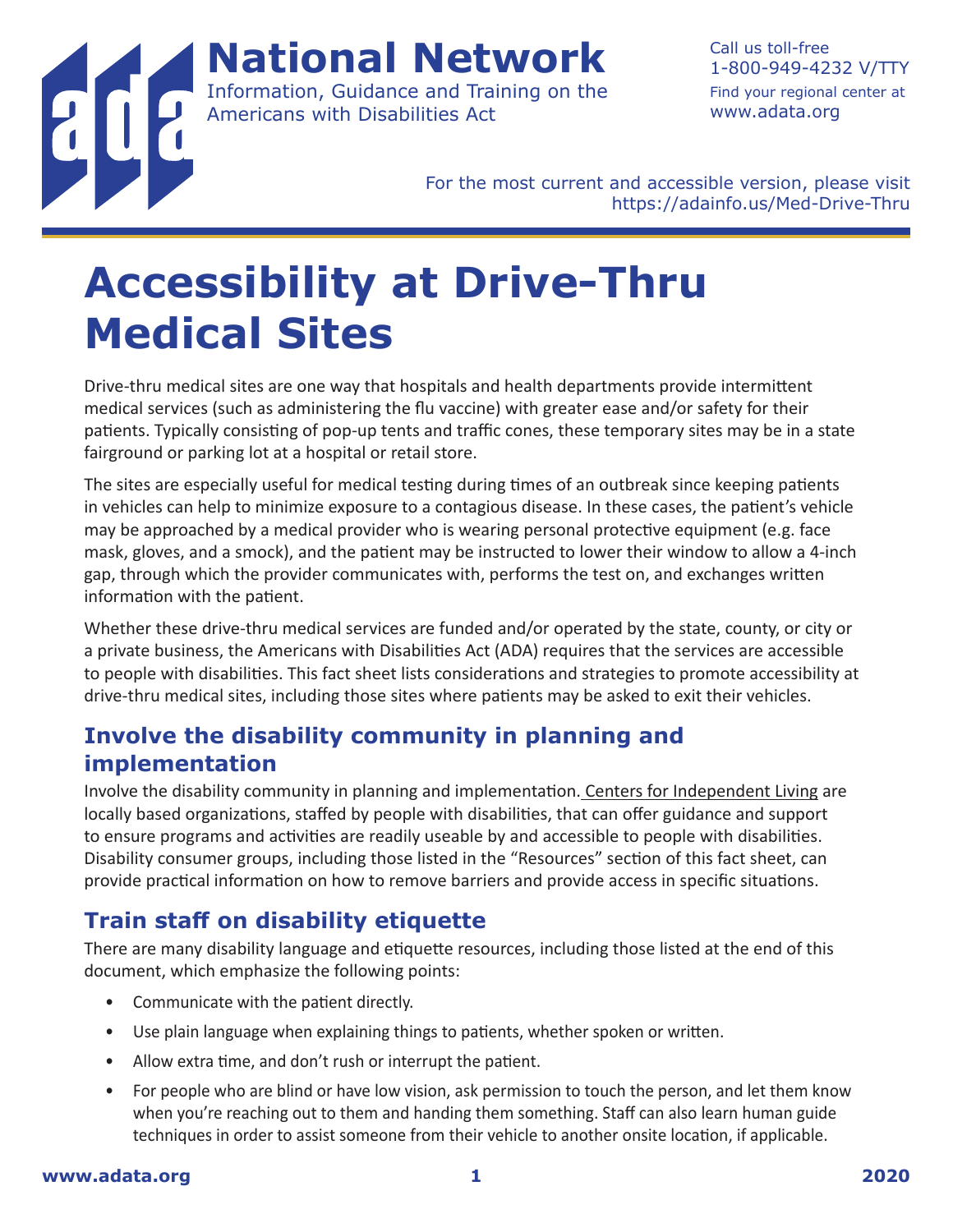## **Provide a way for people to make accommodation requests**

- Ask patients to state their accommodation needs during the registration phase and before their arrival to the site.
- If you expect patients to register using a website, ensure that the website is accessible. Offer to take accommodation requests by phone and email.

## **Ensure that there is access for wheelchair-users**

- Minimum clearance for wheelchair-accessible vans to approach and pass through the site is 8 feet and 2 inches high (see Figure 1).
- For patients who use wheelchairs to exit their vehicles at the drive-thru site (if instructed to do so), there needs to be an access aisle (clear space) alongside the vehicle. The access aisle must be at least 60 inches wide if the lane is 132 inches wide, and the access aisle must be at least 96 inches wide if the lane is 96 inches wide. (see Figure 2).



## **Understand the right to service animals**

Under the ADA, service animals are defined as dogs (or miniature horses) that are specifically and individually trained to perform a task or tasks for the person with a disability. These animals are permitted to accompany the person with the disability anywhere that patients can go so long as the animal doesn't pose a direct threat to the safety of the person or others. Therefore, patients who are instructed to exit their vehicles and/or travel to another location in order to receive services elsewhere must be allowed to take their service animals with them.

## **Provide effective communication**

Communication with people who have disabilities must be as effective as it is for people without disabilities. This includes efforts to notify those who are eligible about the opening of drive-thru medical sites.

#### **For people who are deaf or hard of hearing:**

- Be prepared to communicate in different ways. Covering providers' mouths with masks could hinder some Deaf patients who use lip-reading as part of their overall communication strategy. This will include many older people with age-onset hearing loss.
- Print standard questions on a form (in bold, large font) to which testers can point.
- Print instructions and descriptions of procedures (swab, etc.) so that people are prepared for what will happen.
- Use a small dry-erase board, which can be disinfected, for interactive conversation. Consider having small pads of paper and pencils for patients to use (and keep).
- Use charts with graphics for visual communicators.

Figure 1: Minimum clearance







Figure 2: Access aisle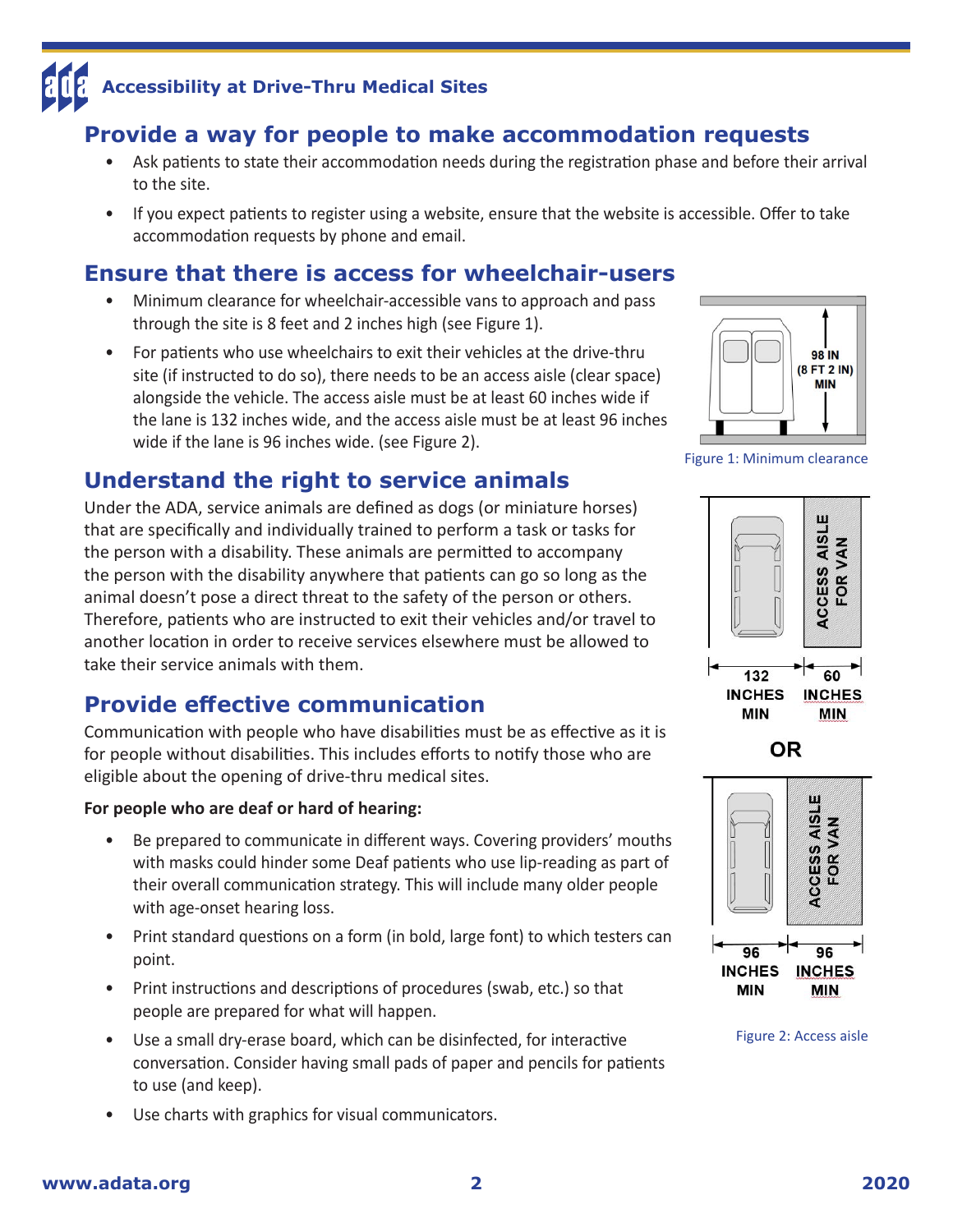- Use hands or body motions to be as visual as possible, such as showing a swab and imitating how far back to put head to get a sample.
- Offer assisted listening systems and devices. A mobile device, such as a smart tablet, can be used for communication. Use a rugged case to protect the device from falls and use a bio-bag and disinfection measures to prevent cross-contamination. The device can also be mounted on a stand with casters to roll the device to the patient's window and to minimize handling of the device itself.
- Set up a communication system at the site so that drivers who use American Sign Language (ASL) can be connected with the onsite ASL interpreter with little delay. Drivers who use ASL can be allowed to skip initial checkpoints in order to quickly reach the onsite ASL interpreter.
- If onsite ASL interpreters don protective smocks and gloves, give them gloves that provide high color contrast against the smocks (e.g. if the smocks are white, use black gloves).
- Video remote interpreting (VRI) is an option if an in-person ASL interpreter cannot be scheduled. Information on VRI resources, communication apps, and other communication strategies can be found at ["COVID-19: Deaf and Hard of Hearing Communication Access Recommendations for the Hospital](https://www.nad.org/covid19-communication-access-recs-for-hospital/)".

#### **For people who are blind or have low vision:**

- State your name and title clearly and repeat this introduction if there are multiple personnel involved so that the patient can identify who is talking to them.
- Verbally describe each step of the procedure, using specific directional words like "left" and "right," instead of "here" and "there".
- Provide written materials in high-contrast large print, Unified English Braille, and as text-only files that can be emailed to the person.
- If written materials are laminated or plastic, use low-glare coating whenever possible.
- Provide adequate, dimmable, directional lighting for all items that require close-up reading.
- Offer to read documents aloud to the person.
- Offer to handwrite for the person to fill out a form, etc.
- To mark a signature area, use a plastic signature guide, which can be disinfected (see Figure 3).

## **Consider additional measures for greater accessibility**

Consider if it would be safe and achievable to implement any of the following ideas (as applicable) for even greater accessibility of service:

- A TV screen at the entry to the site that plays a video instructing drivers on where to go and what to do. The video is in all formats—plain language, audio-described, with ASL and captioning.
- Strong WiFi signal, to which patients can connect their communication devices and other assistive technology.
- Onsite services provided to city bus, paratransit, and senior shuttles passengers (decide if passengers can remain in the vehicle or must exit the vehicle).



Figure 3: Signature guide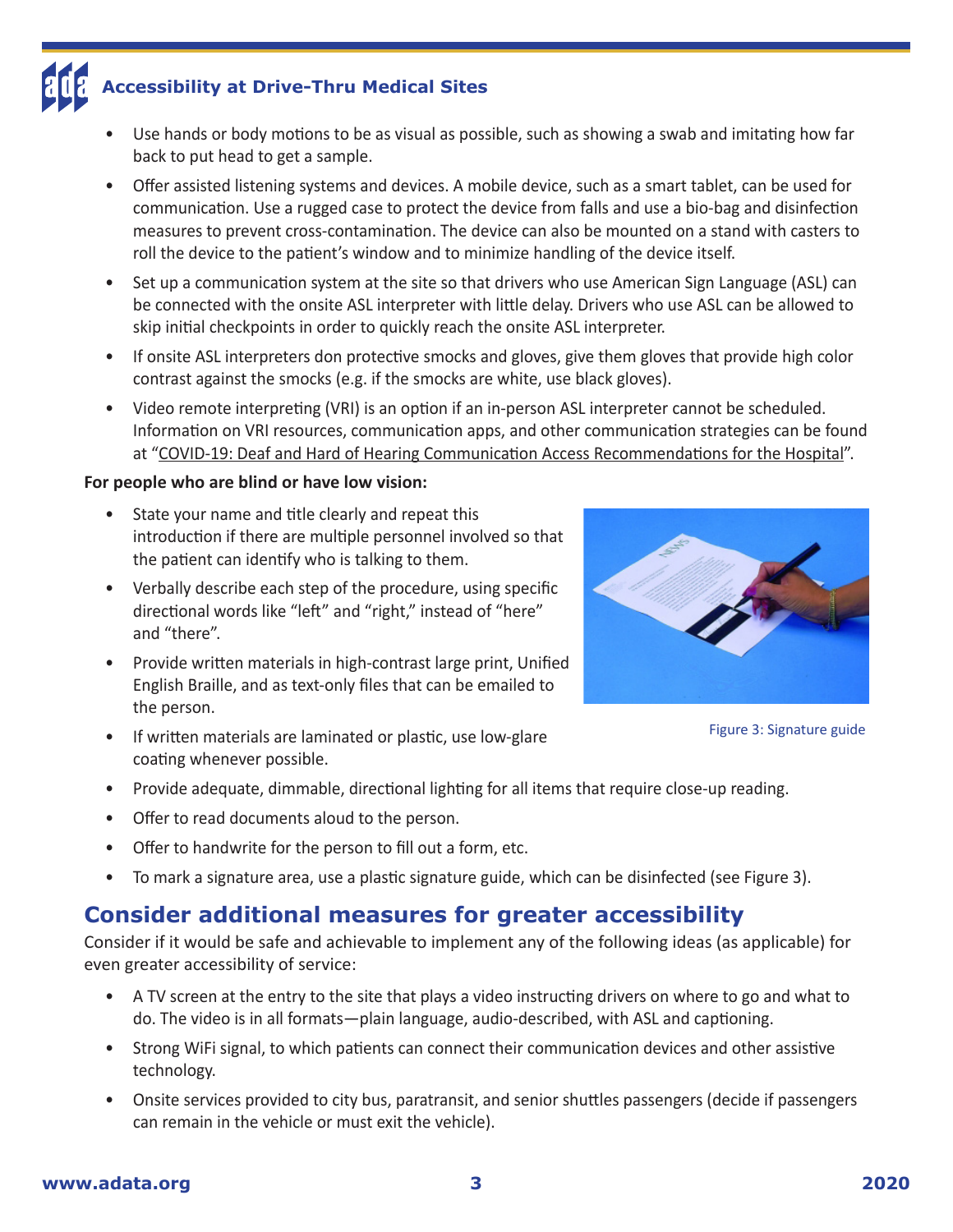- Walk-up services for people who cannot arrive onsite aboard a vehicle. For example, some people who are blind would walk to a temporary medical site, especially if drivers are scarce.
- Self-administered medical test kits mailed to people who are unable to leave their homes or arrive by vehicle to the drive-thru site. For people who are blind or have low vision, test instructions would need to be available in alternative formats (e.g. large print, Braille, audio file, or video conferencing); and it would be helpful to provide self-addressed, postage-paid return packaging or a variety of ways to submit the kits to the lab.

#### **Resources**

National Association of the Deaf - COVID-19: Deaf and Hard of Hearing Communication Access Recommendations for the Hospital:

<https://www.nad.org/covid19-communication-access-recs-for-hospital/>

American Council of the Blind:<https://www.acb.org/>

National Council on Independent Living:<https://ncil.org/>

FEMA Office of Disability Integration and Coordination: <https://www.fema.gov/de/media-library/assets/documents/117463>

Telecommunications for the Deaf INC. (TDI) - Deaf/Hard of Hearing/Deaf-Blind Medical Placard: <https://www.nad.org/wp-content/uploads/2020/03/Deaf-Hard-of-Hearing-Medical-Placard-2.pdf>

Telecommunications for the Deaf, INC. (TDI) - List of Technology Tools (for people with hearing disabilities): <https://bit.ly/Technology-Tools-Hearing>

University of Colorado Denver, Center for Inclusive Design and Engineering - COVID 19 Picture Communication Board:

[https://www1.ucdenver.edu/docs/librariesprovider38/ep-documents/picture-communication-boards](https://www1.ucdenver.edu/docs/librariesprovider38/ep-documents/picture-communication-boards-for-covid-19.pdf?sfvrsn=c23d06b9_2)[for-covid-19.pdf?sfvrsn=c23d06b9\\_2](https://www1.ucdenver.edu/docs/librariesprovider38/ep-documents/picture-communication-boards-for-covid-19.pdf?sfvrsn=c23d06b9_2)

Northwest ADA Center, [nwadacenter.org](http://nwadacenter.org) - Human Guide Technique: <http://nwadacenter.org/factsheet/human-guide-technique>

Northwest ADA Center, [nwadacenter.org](http://nwadacenter.org) - Respectful Interactions: Disability Language & Etiquette: <http://nwadacenter.org/factsheet/respectful-interactions-disability-language-and-etiquette>

US Dept of Homeland Security, [adapacific.org](http://adapacific.org) - Guide to Interacting with People Who Have Disabilities: [https://www.adapacific.org/assets/documents/a-guide-to-interacting-with-people-who-have](https://www.adapacific.org/assets/documents/a-guide-to-interacting-with-people-who-have-disabilities.pdf)[disabilities.pdf](https://www.adapacific.org/assets/documents/a-guide-to-interacting-with-people-who-have-disabilities.pdf)

US Dept of Homeland Security, [dhs.gov](http://dhs.gov) - Tips for Effectively Communicating with the Whole Community in Disasters: [https://www.dhs.gov/publication/tips-effectively-communicating-protected-populations](https://www.dhs.gov/publication/tips-effectively-communicating-protected-populations-during-preparedness-response-and)[during-preparedness-response-and](https://www.dhs.gov/publication/tips-effectively-communicating-protected-populations-during-preparedness-response-and)

ADA National Network - Emergency Preparedness Resource Page: <https://adata.org/emergency-preparedness>

ADA National Network - Service Animal Resource Hub: <https://adata.org/service-animal-resource-hub>

Northwest ADA Center, [nwadacenter.org](http://nwadacenter.org) - Accessibility Checklists: <http://nwadacenter.org/toolkit/accessibility-checklists>